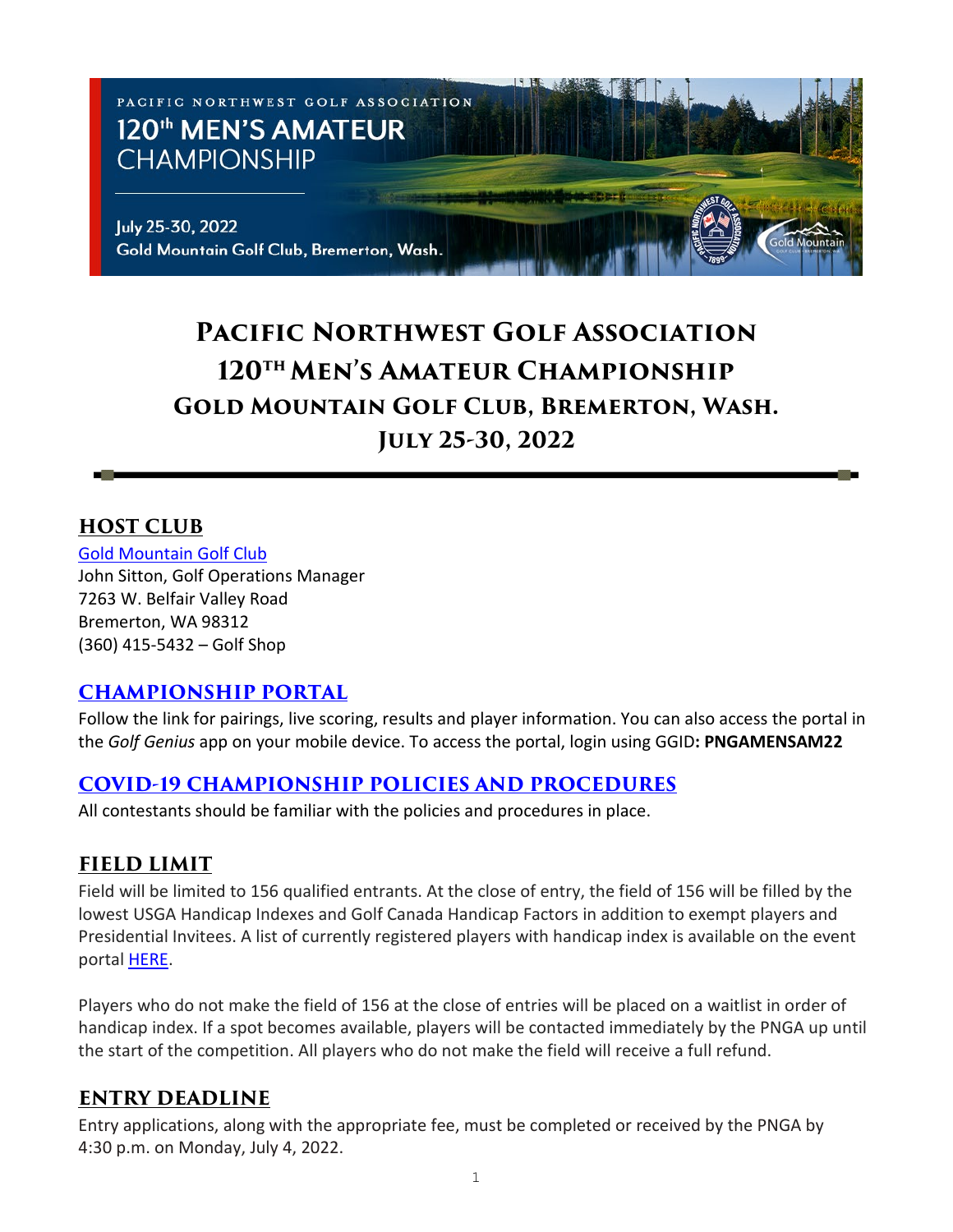# **REFUND POLICY**

Refunds due to cancellation before the close of entry are subject to a \$10 service charge. After the close of entry and up until round one pairings are released, refunds for documented and approved medical reasons are subject to a \$25 service charge. No refund for any reason will be issued after round one pairings have been released.

**Note:** Players who cancel and are replaced by a player on the waiting list will only be subject to a \$10 service fee.

## **COURSE YARDAGE**

Course yardage is subject to change based on weather/course conditions. Hole-by-hole yardages are posted on the championship portal and will be emailed to players.

# **ONSITE REGISTRATION**

All contestants must register in person with the PNGA at Gold Mountain Golf Club prior to starting round one play. Registration will be located in the Gold Mountain Clubhouse during the following times:

**SUNDAY, JULY 24: 11:30 a.m. – 4:00 p.m. MONDAY, JULY 25: 6:30 a.m. – 11:00 a.m.** 

# **STARTING TIMES AND PAIRINGS**

Stroke play starting times for Monday, July 25 and Tuesday, July 26 will be posted on the championship portal and emailed to players on Monday, July 11. Preferred starting times and pairing requests will not be accepted.

## **SCHEDULE**

**STROKE PLAY:** 36-hole stroke play to determine 64 qualifiers for match play. A tie for lowest qualifying scorer or last qualifier's place will be decided immediately by a hole-by-hole play-off after the final group finishes on Tuesday, July 26.

All players will play one qualifying round on the Olympic Course and one qualifying round on the Cascade Course.

**MONDAY, JULY 25 (Olympic and Cascade Courses):** Round 1 – Stroke Play Qualifying Starting times from the #1 tee: 7:00 a.m. – 11:10 a.m.

**TUESDAY, JULY 26 (Olympic and Cascade Courses):** Round 2 – Stroke Play Qualifying Starting times from the #1 tee: 7:00 a.m. – 11:10 a.m.

**MATCH PLAY:** A draw based on qualifying scores will be used. Ties in qualifying rounds will be decided by a blind draw, except that places of those participating in a play-off will be determined by performance in the play-off.

**WEDNESDAY, JULY 27 (Cascade Course):** Round of 64 Starting times from the #1 tee: 7:00 a.m. – 11:15 a.m.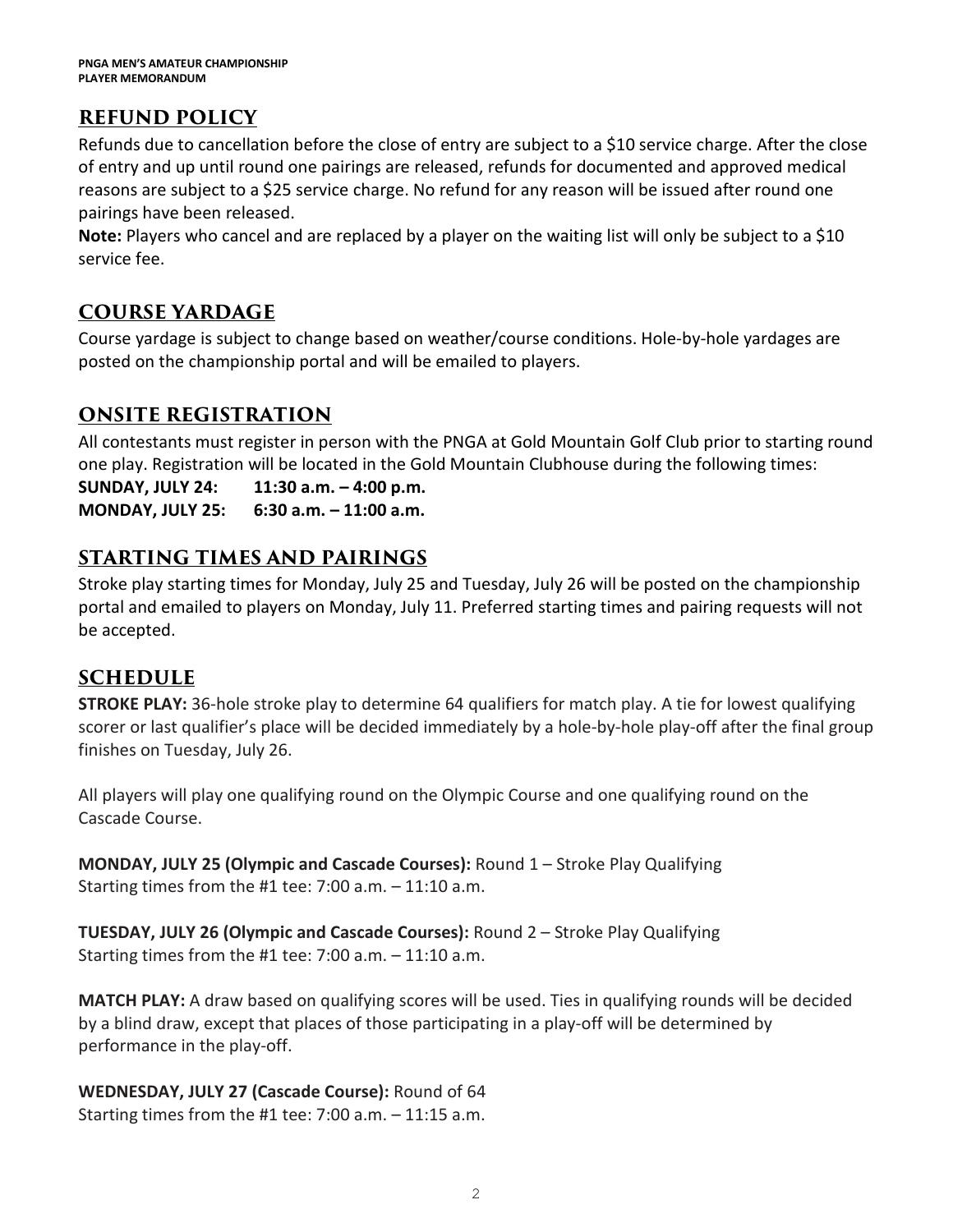**THURSDAY, JULY 28 (Olympic Course):** Round of 32 Starting times from the #1 tee: 7:00 a.m. – 9:00 a.m.

**THURSDAY, JULY 28 (Olympic Course):** Round of 16 Starting times from the #1 tee:  $12:00$  p.m.  $- 1:00$  p.m.

**FRIDAY, JULY 29 (Cascade Course):** Quarterfinals Starting times from the #1 tee: 7:00 a.m. – 7:30 a.m.

**FRIDAY, JULY 29 (Cascade Course):** Semifinals Starting times from the #1 tee: 11:30 a.m. – 11:45 a.m.

**SATURDAY, JULY 30 (Olympic Course):** 36-hole Championship Match followed by an awards ceremony Starting times from the #1 tee: 7:00 a.m. & 11:30 a.m.

# **PRACTICE ROUND**

Contestants may play **one** complimentary practice round before the championship on the Olympic Course. Hosted practice rounds will be available after 11:00 a.m. on Sunday, July 24 for out of town contestants. Local contestants can play their practice round in the two weeks prior at the discretion of the golf shop. Practice rounds on the Cascade Course will be available to contestants at a discounted rate of \$45.

Players can schedule practice rounds by calling Gold Mountain golf shop at (360) 415-5432. Practice rounds must not be scheduled before the field is set on July 4. All practice round times are at the discretion of the host club staff.

# **PRACTICE RANGE**

The practice range will be available for players to use from 6:00 a.m. to dusk during each day of play.

## **STRACKALINE COURSE YARDAGE BOOKS**

Stackaline yardage books are available to all contestants at a discounted rate. Players can use the following link to have a 25% discount automatically applied to their shopping cart at checkout[: PNGA](http://strackaline.com/events/5803/info/?aff=PNGA)  [Strakaline Course List](http://strackaline.com/events/5803/info/?aff=PNGA)

# **FOOD SERVICE (NO-HOST)**

Full menu service in the restaurant will begin at 6:00 a.m. and will remain open until dusk. Food service will be available at the turn stand next to the driving range starting at 8:00 a.m. Breakfast, lunch and snack items will be available as well as beverages.

## **BOTTLED WATER**

The PNGA will provide bottled water during the championship. Coolers will be at the starting tee and multiple locations on the golf course.

# **METHODS OF PAYMENT**

All major credit cards, check and cash.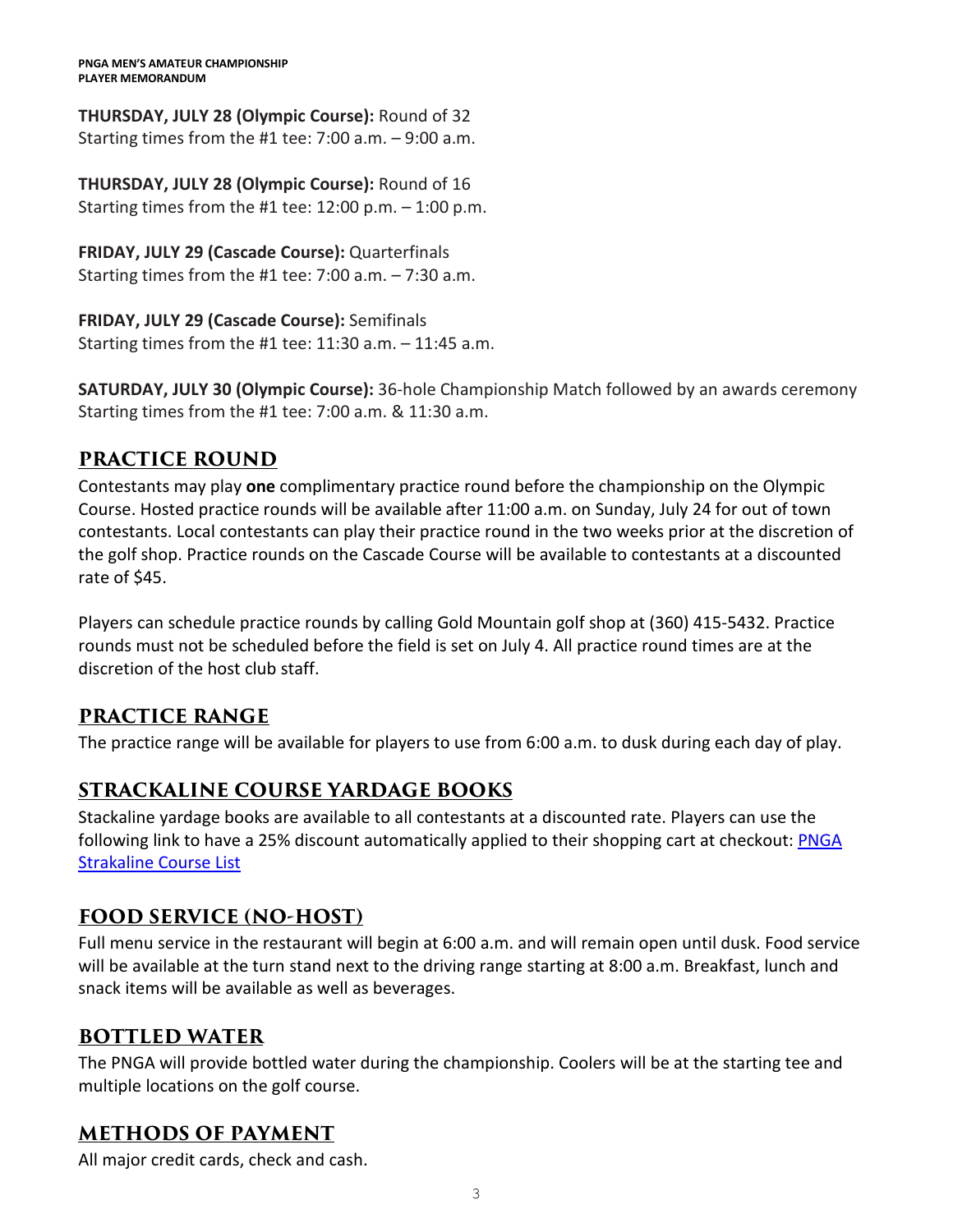# **HOURS OF OPERATION**

The golf shop will be open from 6:00 a.m. – dusk on Monday through Sunday.

#### **LOCKER ROOM**

A locker room is not available.

#### **GOLF CARTS**

The Local Rule prohibiting the use of motorized transportation for competitors as prescribed in Section 8 of the Committee Procedures is in effect.

#### **SPECTATOR CARTS**

To provide an equal championship platform for all competitors, the use of carts by spectators is not permitted by the PNGA.

## **CHAMPIONSHIP ACCOMMODATIONS FOR DISABLED SPECTATORS**

The PNGA is committed to providing an enjoyable spectator experience for people with disabilities at PNGA championships. Requests from spectators seeking transportation onto the golf course due to a permanent disability, as defined under the Americans with Disabilities Act (ADA), should be submitted one week in advance to the PNGA Championship Department. While spectator carts may not always be available at each site, the PNGA will make every effort to accommodate these requests when available.

Generally, an ADA covered disability is defined as a "physical or mental impairment that substantially limits one or more of the major life activities of the individual". See, 42 USCA §12102. Spectators with a "temporary" injury or impairment that is not an ADA disability will not be allowed use of a golf cart under this Policy.

Spectators with transportation needs must contact the PNGA Championship Department prior to the championship. This full policy is available at the following link: [thepnga.org/championship](https://thepnga.org/championship-home/championship-policies/)[home/championship-policies/](https://thepnga.org/championship-home/championship-policies/)

## **PULL CARTS**

Host club pull carts are not readily available for the championship. Contestants may provide their own pull cart.

## **CADDIES**

Host club caddies are not readily available for the championship. Contestants may provide their own caddie.

## **PRIZES**

**A) Stroke Play** – A crystal award will be awarded to the lowest qualifying scorer. The medalist's name will also be engraved on the perpetual trophy. In the event of a tie for medalist honors, the outcome will be determined by a hole-by-hole playoff.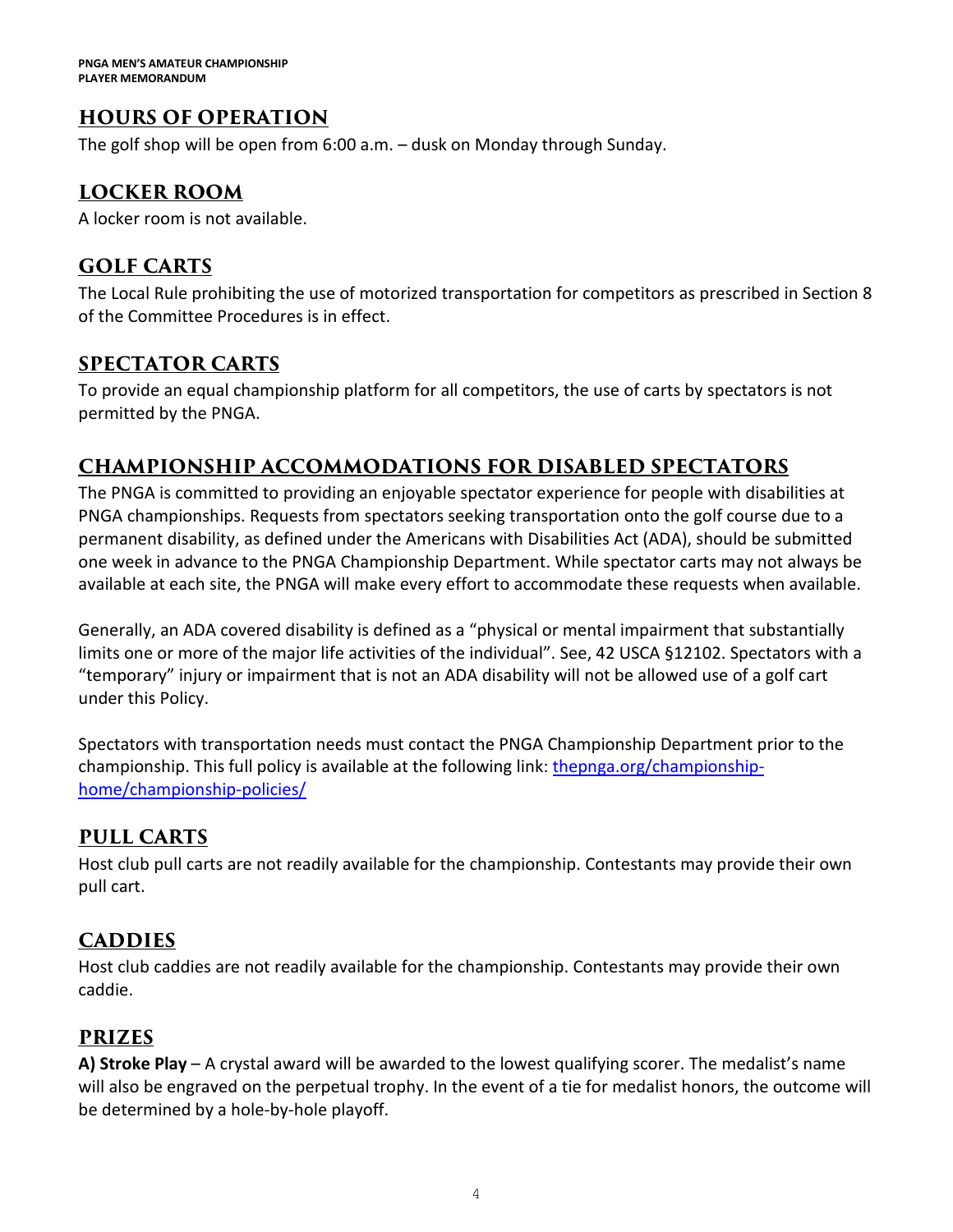**B) Match Play** – Crystal prizes will be awarded to the champion, runner-up, semifinalists and quarterfinalists. The champion will have his name engraved on the Macan Cup Perpetual Trophy.

**C) Hole-In-One and Eagle Awards** – Awards will be given to any contestant who scores a hole-in-one during either the stroke or match play portion of the championship. Awards for eagles will be presented to any contestant who scores an eagle during the 36-hole stroke play qualifying.

#### **AWARDS CEREMONY**

A brief awards presentation ceremony will take place immediately following the final match on Saturday, July 30 at approximately 3:30 p.m.

#### **EXEMPTIONS**

The 2022 PNGA Men's Amateur Champion will receive exemptions into all future PNGA Men's Amateur Championships and the 2023 Pacific Coast Amateur Championship.

## **PERFORMANCE POINTS**

Performance Points breakdowns are provided by each association. Use the links to find the Performance Points from your association. [Washington](https://wagolf.org/play/performance-points-list/) Golf Points | British [Columbia](http://britishcolumbiagolf.org/performance/orders-of-merit) Golf Points | [Idaho](http://theiga.org/championship-home/team-points-standings/) Golf [Association](http://theiga.org/championship-home/team-points-standings/) Points | Oregon Golf [Association](http://oga.org/competitions/points-lists) Points

#### **GHIN SCORE POSTING**

The PNGA will post competition scores for all players to the USGA GHIN System. Scores will be submitted to BC Golf for posting in Canada.

## **STROKE LIMIT POLICY**

Players must return a score within 12 strokes of the course rating in at least one of the two stroke play qualifying rounds. Failure to do so will disqualify the player from entering the PNGA Men's Amateur Championship for a minimum of one year.

## **DRESS CODE**

Players and caddies must be neat in appearance with respect to personal grooming and clothing while on host club property. The PNGA Dress Code Policy is available at the following link: [thepnga.org/championship-home/championship-policies/](https://thepnga.org/championship-home/championship-policies/) and will be provided to all players, along with any additional measures required by the host club, in the Player Memorandum.

## **CODE OF CONDUCT**

The PNGA expects all contestants, caddies, gallery, and guests to exhibit proper conduct and behavior on the golf course and anywhere on club property during a PNGA championship. Unbecoming conduct or behavior may be grounds for immediate disqualification, at any time, from any PNGA event. The following are some examples of unbecoming conduct or behavior:

- Repeated use of loud, abusive, and/or profane language
- Throwing and/or breaking equipment (club, ball, etc.) in anger or frustration